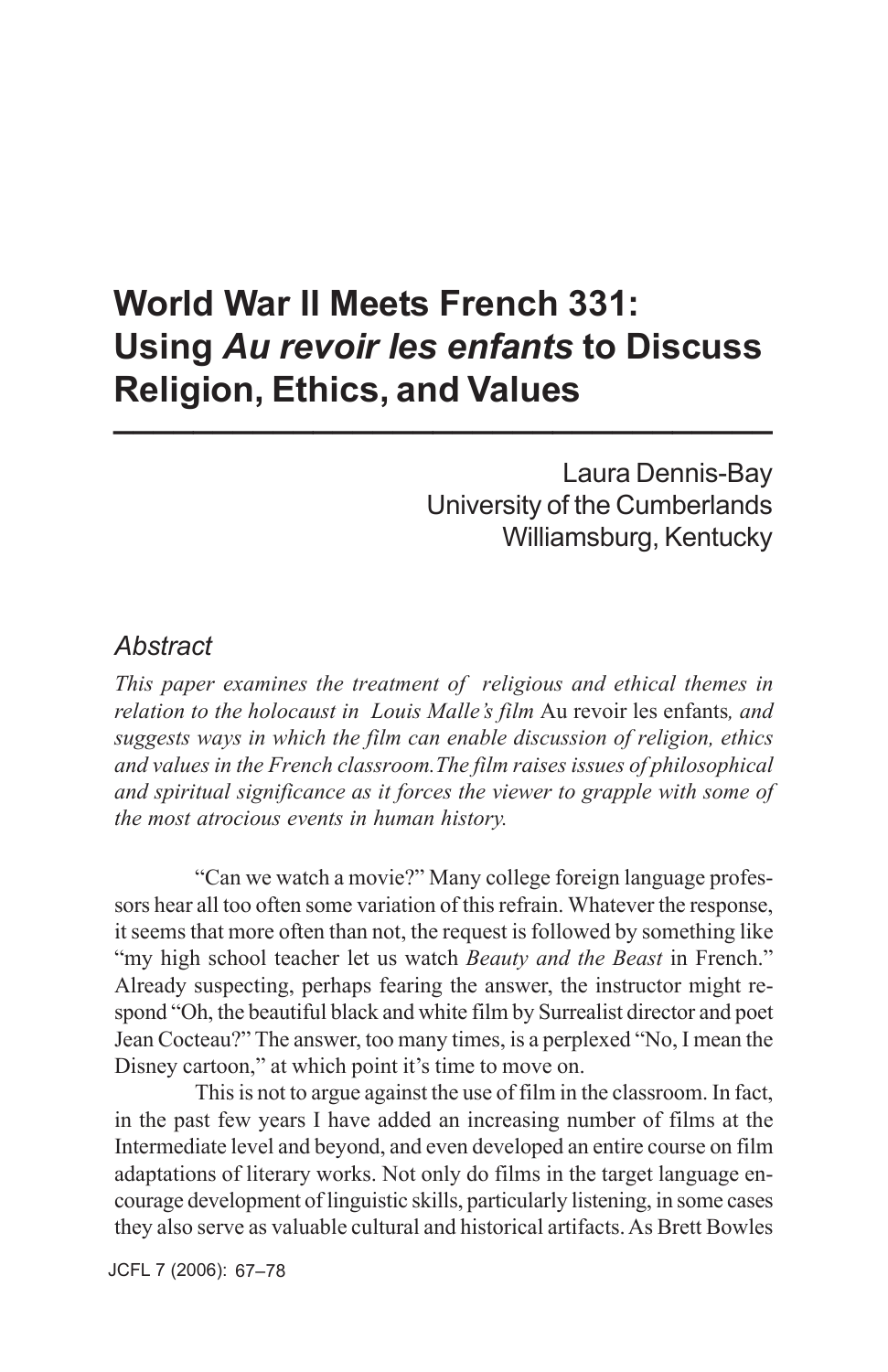suggests, this does not necessarily mean that film is "a means of delivering historical truth;" however it does enable both filmmaker and viewer, each in his own way, to "interpret the past" (27). Viewing films from this perspective can be especially rewarding for the student of language and culture, for there exists the opportunity to learn something of a given culture's history, as well as the chance to think critically about the way that history is portrayed.

The enterprise of incorporating film, however, is not as simple as it might sound. As any teacher knows, one cannot simply insert a DVD or videocassette and push play. Instead, instructors planning to use film must develop some sort of pedagogical goal, structure, and accompanying materials, not to mention the thorny task of choosing what films to show. French movies are not filmed in the same manner as American films and can be disconcerting to American audiences, especially college students accustomed to Hollywood-style blockbusters. As Jolene Vos-Camy points out, "French films risk being judged boring or even offensive by many students even when these films address universal human issues" (37). The question of selection is complicated by the greater acceptance of nudity and sexual content in Europe, which is problematic for many Americans, especially those whose values tend toward the more conservative. Finally, there is the influence of the French New Wave, *la Nouvelle Vague*, which led to the creation of films in which, particularly from a Hollywood-informed point of view, little or nothing happens. There may not be a happy ending, nor even closure, and while these issues are not always morally or spiritually disturbing, they do nonetheless make many French films less palatable to many American viewers, including college students.

That being said, film is a valuable cultural artifact and can make an excellent teaching tool. There exist a number of French films that can admirably suit pedagogical concerns, both cultural and linguistic. Of these, some have the added bonus of fostering excellent discussions of social, moral, ethical and religious issues. Film can be useful at virtually any level; for my purposes, I don't start using film until the Intermediate (200-) level, mainly because I want the students to have enough linguistic and cultural knowledge to appreciate the films. It has been my experience that work directly related to the films, meant to reinforce as well as expand upon their present state of knowledge, is most effective for students already able to use the language to some degree. The first film my students see is *Argent de Poche*, in Intermediate French I; not too long after comes Louis Malle's master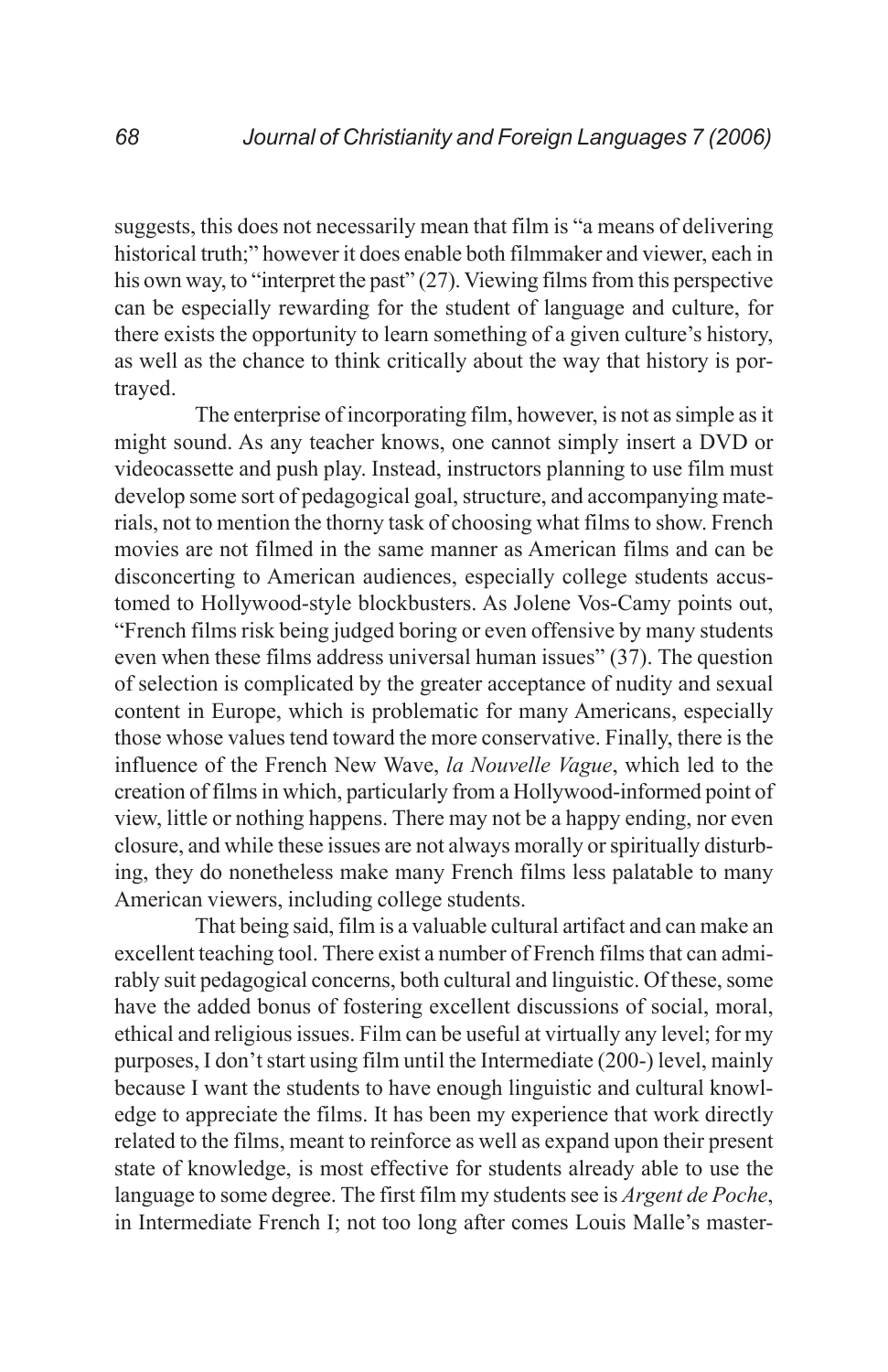piece, *Au revoir les enfants*, which I used to show in Intermediate French II but now use in Composition and Conversation. This essay will focus on Malle's film. It will address key aspects of the work that make it ideal for the Christian classroom, and, to a lesser extent, some of the activities to which the film gives rise.

In general, I use film in Composition and Conversation because it is such an effective catalyst for target language conversation and because students can be assigned compositions such as an in-depth written critical review, to be completed in two drafts. Conversation about each film takes place before, after, and during the viewing. For *Au revoir les enfants*, we do not do a lot of preparatory reading nor do we do a lot of accompanying exercises, although I have found excellent discussion topics in chapter 10 of Anne-Christine Rice's *Cinema for French Conversation* (129-143). At the same time, however, preparatory work cannot be entirely ignored, as it is essential that students understand the film's social and historical context: a Catholic boys' boarding school during the Nazi occupation of France in World War II. We brainstorm, and I ask the class to research if necessary, so that they have some sense of what it means to be in boarding school and the significance of war-related elements such as the Occupation, the black market, the Holocaust and the Resistance.

This preview work is necessary to fully appreciate the story, that of a young boy, Julien Quentin, who along with his older brother lives in a stark Catholic boarding school in 1944. He meets then slowly, warily becomes friends with another student, Jean Bonnet. Quite by accident, he discovers that the headmaster, le Père Jean, is hiding some Jewish boys at the school and that one of those boys is his new friend. Confused as to what this means, he ends up witnessing helplessly as the priest and Jewish pupils are denounced and the inevitable tragedy ensues.

I employ this particular film in part because it speaks to the viewer on an intense, emotional level. As Maurice Pons declares, "Il me semble que le germe du film de Louis Malle est contenu tout entier dans le choc émotif qu'il a reçu enfant en assistant, impuissant et torturé, à ce cérémonial atroce: la descente du gestapo dans son collège et l'arrestation sous ses yeux de son meilleur ami" (It seems to me that the Louis Malle's film was born entirely of the emotional shock that he sustained as a child when helpless and tormented, he witnessed the atrocious ceremonial of the Gestapo coming into his school and arresting his best friend) (5). In addition to its emotional impact, it is a true cinematographic masterpiece, as illustrated by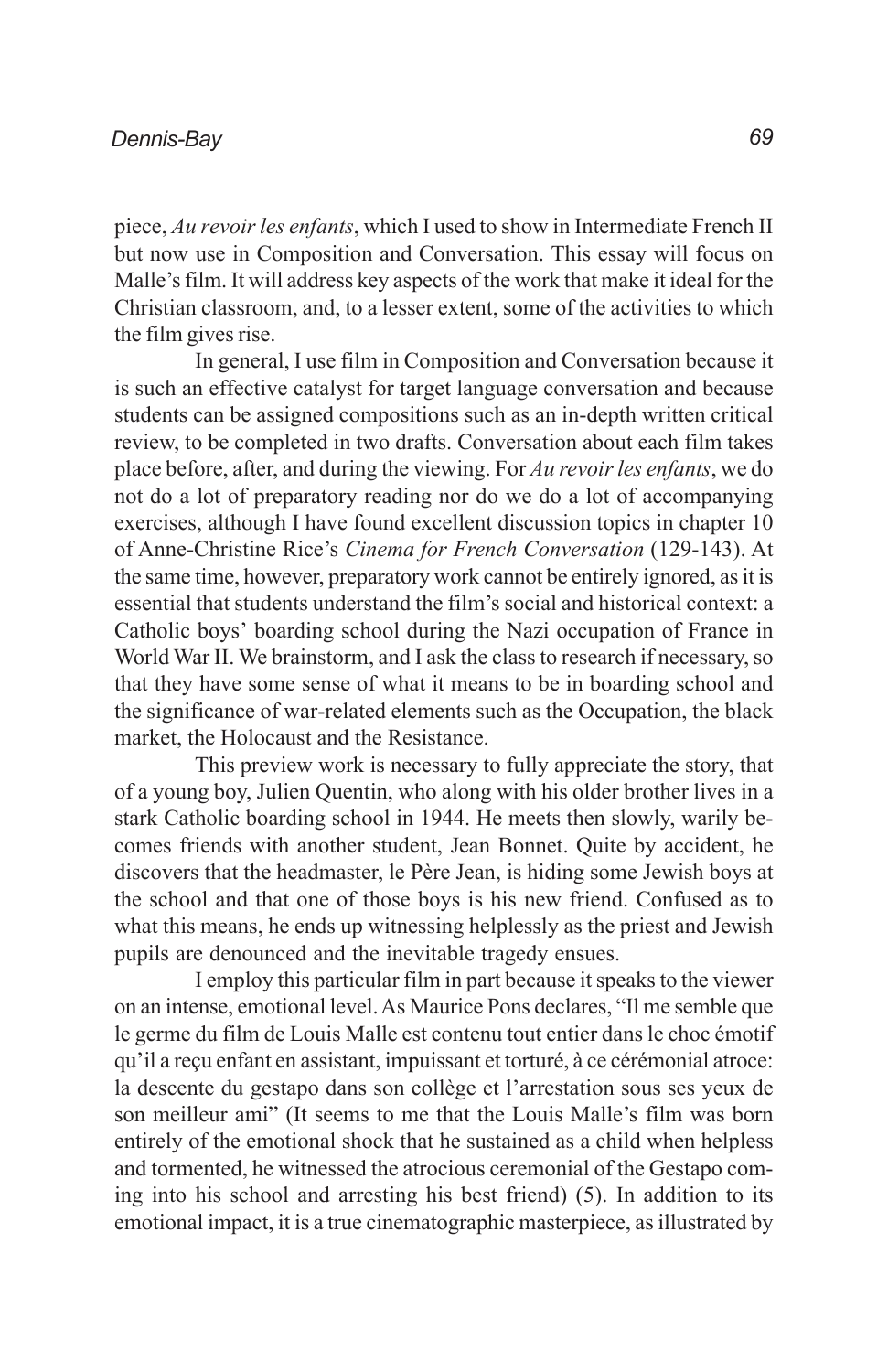its numerous awards, for example seven Césars, including Best Picture, as well as the Golden Lion at the Venice Film Festival. The film's success appears all the more remarkable when one learns that studios initially told Malle that Occupation-themed movies had glutted the market. Contrary to what the studios' reaction might suggest, I have never failed to capture a student's interest with this film. This is doubtless due not only to the fact that it is a masterfully crafted drama, but also that it "testifies to the current, extraordinary revival of French interest in the moral paradoxes of the war years" (Audé and Jeancolas 35). Moreover, it raises issues that are relevant even today, including a host of ethical and religious questions to which I will return, as they form key focal points of student discussion.

The film is also noteworthy for the way it handles children, in that their performance is touching, yet never saccharine. As Pons points out,

> D'une manière générale, lorsque les écrivains ou les cinéastes, qui sont de "grandes personnes" se penchent sur le petit monde des enfants, cela nous vaut souvent d'exaspérantes niaiseries, oscillant entre l'attendrissement bêtifiant et la vacitination [sic] horrifiée. Louis Malle échappe miraculeusement à ce double écueil.  $(5)^{1}$

> (Generally speaking, when writers or filmmakers, who are "grownups," turn their attention to the little world of children, we often get left with exasperating silliness that oscillates between childish, inane emotion and horrified nonsense. Louis Malle miraculously avoids both pitfalls.)

Pons goes on to offer an explanation for this "miracle," namely that this movie is based on an experience Malle himself lived through, though he did make modifications when bringing it to the screen some forty years later. Indeed, Malle has often asserted that it is because of this event that he became a filmmaker. In a 1987 interview with Françoise Audé and Jean-Pierre Jeancolas, he explains:

> I told a class reunion this story and I realized it had affected me much more than the others. They remembered it as a dramatic episode, but they had no clear memory of Bonnet, whereas I remembered him very clearly. Let's say I took it personally. Which is why I made the film. (41)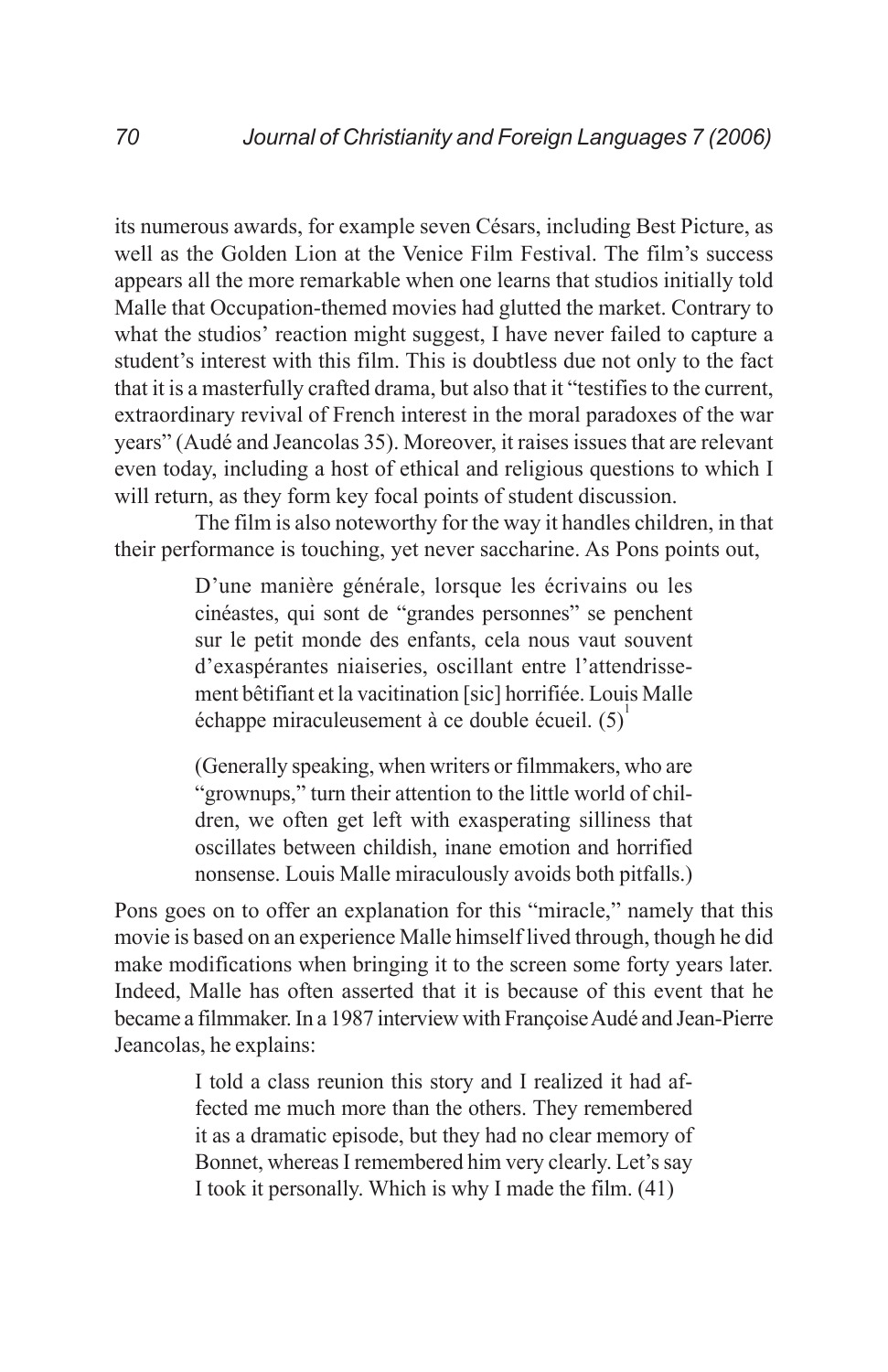In another interview three years later, this time with Jean Decock, Malle elaborates: "Je me suis trouvé en face d'une situation qui était incompréhensible, et je crois que c'est ça qui m'a encouragé à devenir cinéaste: j'ai éprouvé le besoin d'examiner ce qui me hante, ce qui me fascine et ce qui me dérange" (I found myself confronted with a situation beyond my understanding, and I believe that is what pushed me to become a filmmaker: I felt the need to examine that which haunts, fascinates and disturbs me) (675).

Malle's personal connection to the material is one of the many sources of discussion in which students engage. This becomes even more interesting when they realize that he modified some of the facts to serve his goals as an artist: "L'imagination s'est servi de la mémoire comme d'un tremplin, j'ai réinventé le passé, au-delà de la reconstitution historique, à la poursuite d'une vérité à la fois lancinante et intemporelle" (My imagination used my memory as a springboard. I reinvented the past, going beyond historical reconstruction, in pursuit of a piercing, timeless truth) (*L'avantscène* 6). The question of whether art, in this case cinema, should solely seek to transcribe reality or whether it is created in search of a higher truth especially enriches this part of the classroom conversation. Other topics treated, all of which relate to the film's more admirable aspects, include the depiction of social realities, the attempt to communicate tragedy that eludes comprehension, the question of guilt, a certain obsession with looking and the gaze, the theme of friendship and other human relationships and the matter of good and evil.

Under the first heading, we have the film at its most historically accurate, an aspect hailed by many critics, including Jacques Valot, who refers to Malle's "aisance à capter l'ambiance d'un lieu, à camper un univers" (skill at capturing the ambiance of a place, creating a universe) (*La Revue du Cinéma* octobre 1987, qtd. in *L'Avant-scène* 76). Serge Toubiana echoes this praise when he extols the film's "réalisme du détail, la restitution patiente d'un climat" ("realism of the details, the patient reconstruction of an atmosphere") (*Cahiers du Cinéma* novembre 1987, qtd. in *L'Avant-scène* 77). Malle himself acknowledges that the film "is truest in its re-creation of sociologically observed fact. The fact that the pupils all belong to the upper middle class. And the fact that despite the cold and lack of food—which were common to all—these children were very sheltered" (Audé and Jeancolas 36). Aside from the school, scenes in which the characters' class is most evident include lunch at a restaurant whose upscale ambiance is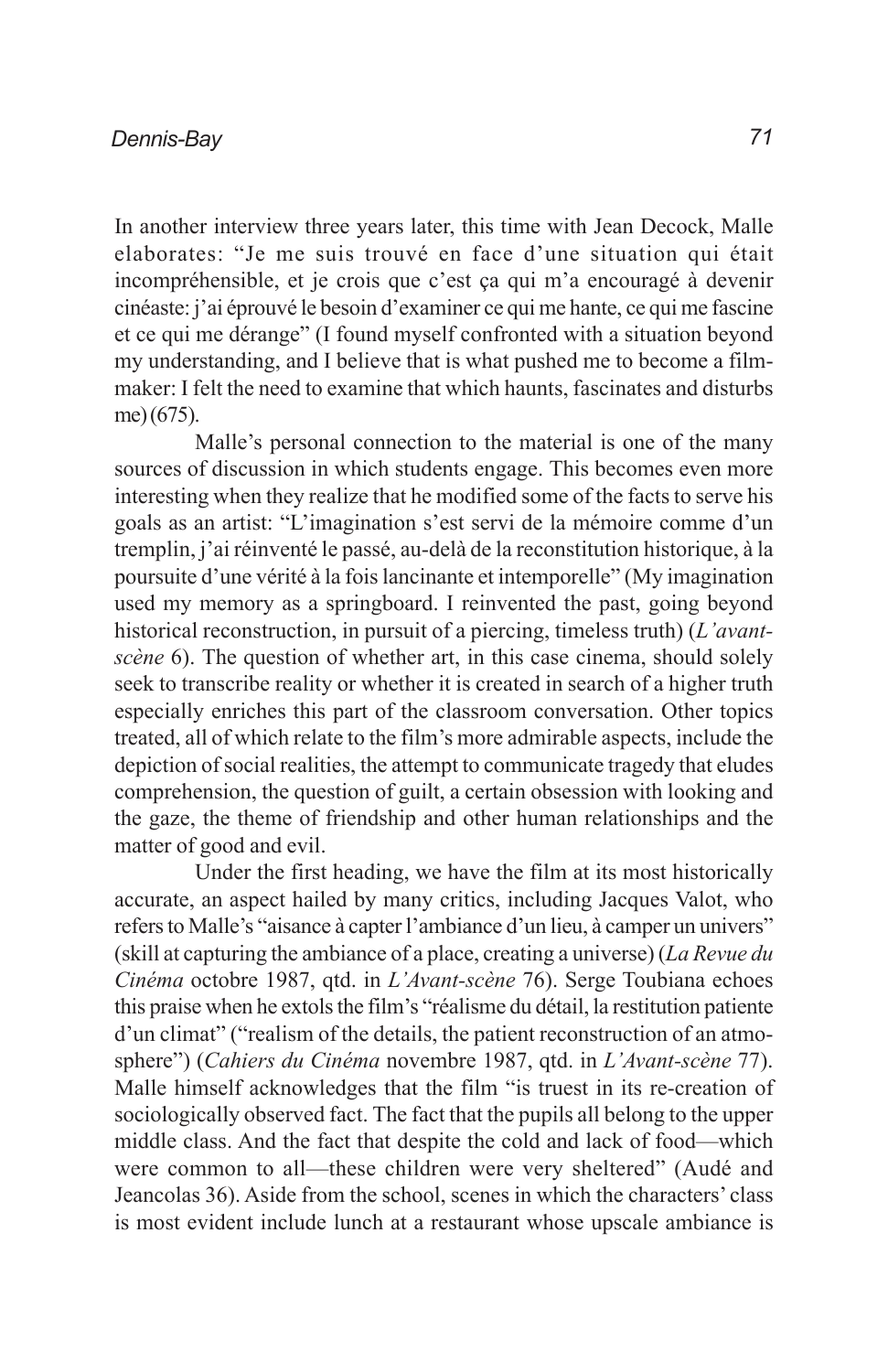clear, even if it is governed by rations like everywhere else. The opening good-bye scene between Julien and his mother at the train station, and as Malle suggests, the character of the mother herself constitute two additional elements indicative of the characters' social standing and related mores.

The school itself, where the majority of the action occurs, is portrayed in all its stark reality, from the rows of beds in the dormitory, to the violence of the schoolyard at recess, to the strict discipline of the classrooms, and even to the shelters where students and priests hide from the air raids. Malle points out, "It mattered to me that the first part of the film should seem like a chronicle about what it was like to grow up and attend boarding school at that time" (Audé and Jeancolas 42). The depiction of the rather bleak conditions is further emphasized by the cinematography itself, which is very subdued and at times almost documentary-like. Malle draws the viewer's attention especially to the absence of color: "I recall a world of blues and greys and blacks. Times were hard. I do not recall warm colours. The children wore navy blue, the priests dark brown" (Audé and Jeancolas 45). The controlled yet natural cinematography also allows other aspects of life at the school to be conveyed with greater intensity, including its violence, a trait pointed out by Audé and Jeancolas and elaborated upon by Malle. Students are typically quick to pick up on this themselves with little prompting: they notice the brutal games on stilts, the relentless teasing and bullying, the scouting in the woods, all of which Malle alludes to in the passage mentioned above (37).

Moreover, Malle develops a related theme, namely that of the violence without versus the violence within. If life within the school walls is hostile, and in some senses perhaps a microcosm of the world beyond, then how much more so is it outside, where World War II is raging. Indeed, there is a compelling dichotomy between all the people who merely go about their daily business, whether as student, teacher, priest or servant, and the chaos of the world just beyond the seemingly protective school walls. As the film progresses, however, the exterior chaos cannot help but infiltrate the supposedly calm interior, and as it does, not only the children, but also the spectator, find themselves implicated in the tragic events of history.

These "tragic events," namely World War II and the Holocaust, connect directly to the theme of trying to grapple with the unfathomable in a world engaged in a struggle beyond comprehension. The element of incomprehensibility is highlighted by the point of view of the children, who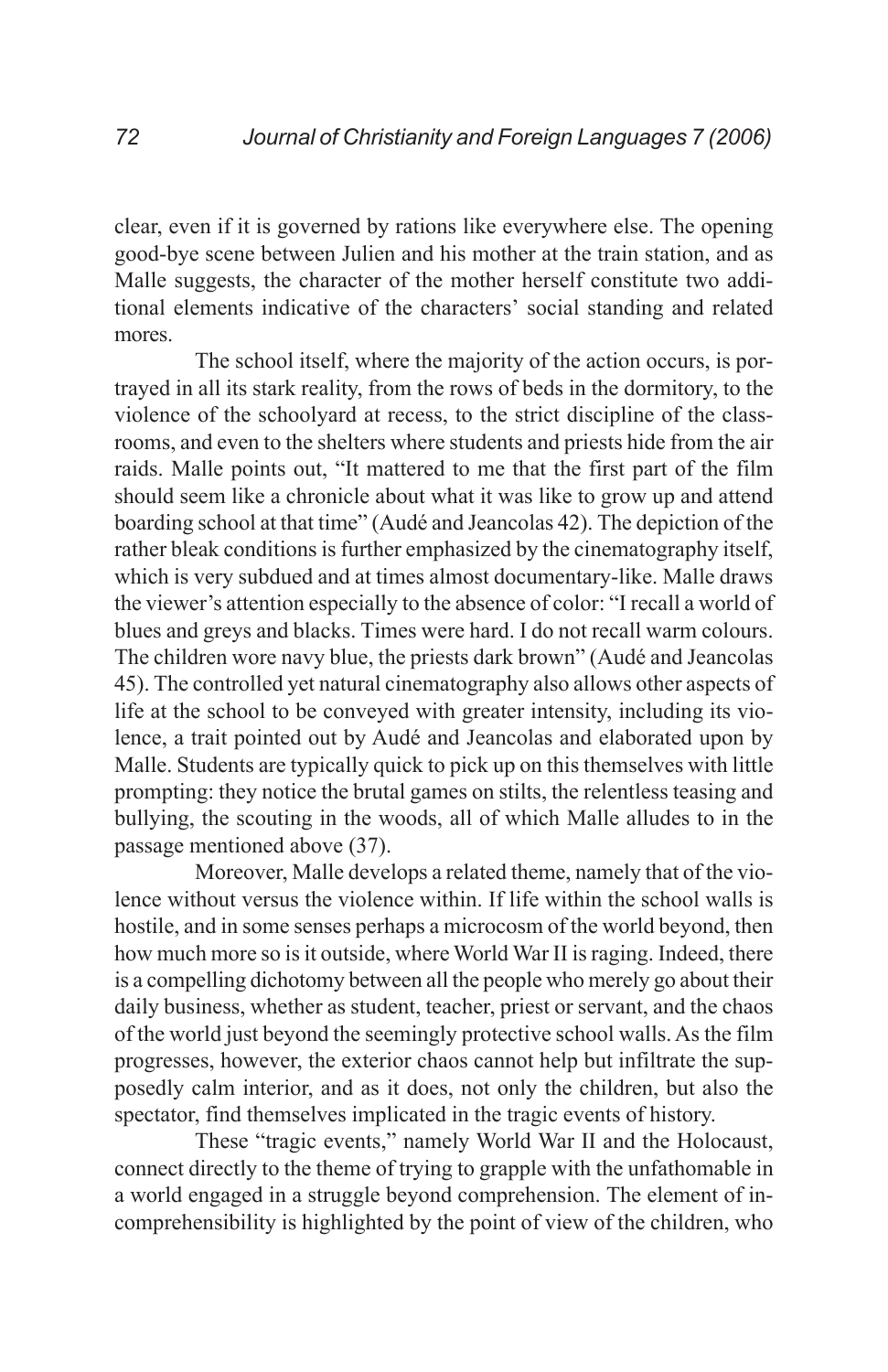#### *Dennis-Bay*

were "confrontés à des événements, à des 'jeux,' qui n'étaient pas de leur âge" (confronted with events, "games," for which they were too young) (Pons 5). This discovery of what Malle refers to as the "monde absurde des adultes, avec sa violence et ses préjugés" ("the absurd world of adults with its violence and prejudices") (*L'Avant-scène* 6) is especially poignantly rendered in Julien's futile attempt to understand as he asks his elder brother the deceptively simple question, "What's a Jew?" His sibling's answer, as Malle points out, is "not satisfactory." He continues the thought: "At the end of the day, the criteria by which people's group identity is defined don't amount to much. To someone aged eleven trying to make sense of the world, it really does seem very odd. Adults lead complicated lives" (Audé and Jeancolas 39). Like so many others of his time, Julien finds himself incapable of grasping a world in which such madness, such tragic and seemingly inexplicable violence could be taking place, especially one contiguous to and implicated in his own. Moreover, in some sense, he feels responsible. Malle declares as much at another point in the same interview: "My memories include the guilt which I've felt, which I've kept, which has influenced me all my life, my way of thinking, and my work. That guilt is a sense that what happened was profoundly unjust, that it should not have happened and that after all, we were all responsible" (34). The matter of guilt will be addressed in greater depth below.

The theme of struggling with unthinkable tragedy and the related feelings of guilt is directly connected to that of the gaze; as Malle says, "the screenplay is entirely about looks" (Audé and Jeancolas 45) and later, "*Au revoir les enfants* est un film de regards," (Decock 672). This approach can doubtless be attributed, as Malle himself says, to the fact that he filmed documentaries such as *Calcutta* and *L'Inde fantôme* (Decock 672). Elisa New elaborates on the theme from her own critical stance:

> Malle explores the watching that faces up to history versus the watching, prurient, that spies on horror. He shows us the activist watching, pacifist watching, the vigil's watch, the sentry's watch, and the watch of the avid child—all the manifold permutations and iterations of sight as it is aesthetic, social, and moral at the same time. (125)

Indeed, as the spectators watch the film, they follow the camera as it watches the boys, the boys as they watch each other, and the teachers and at times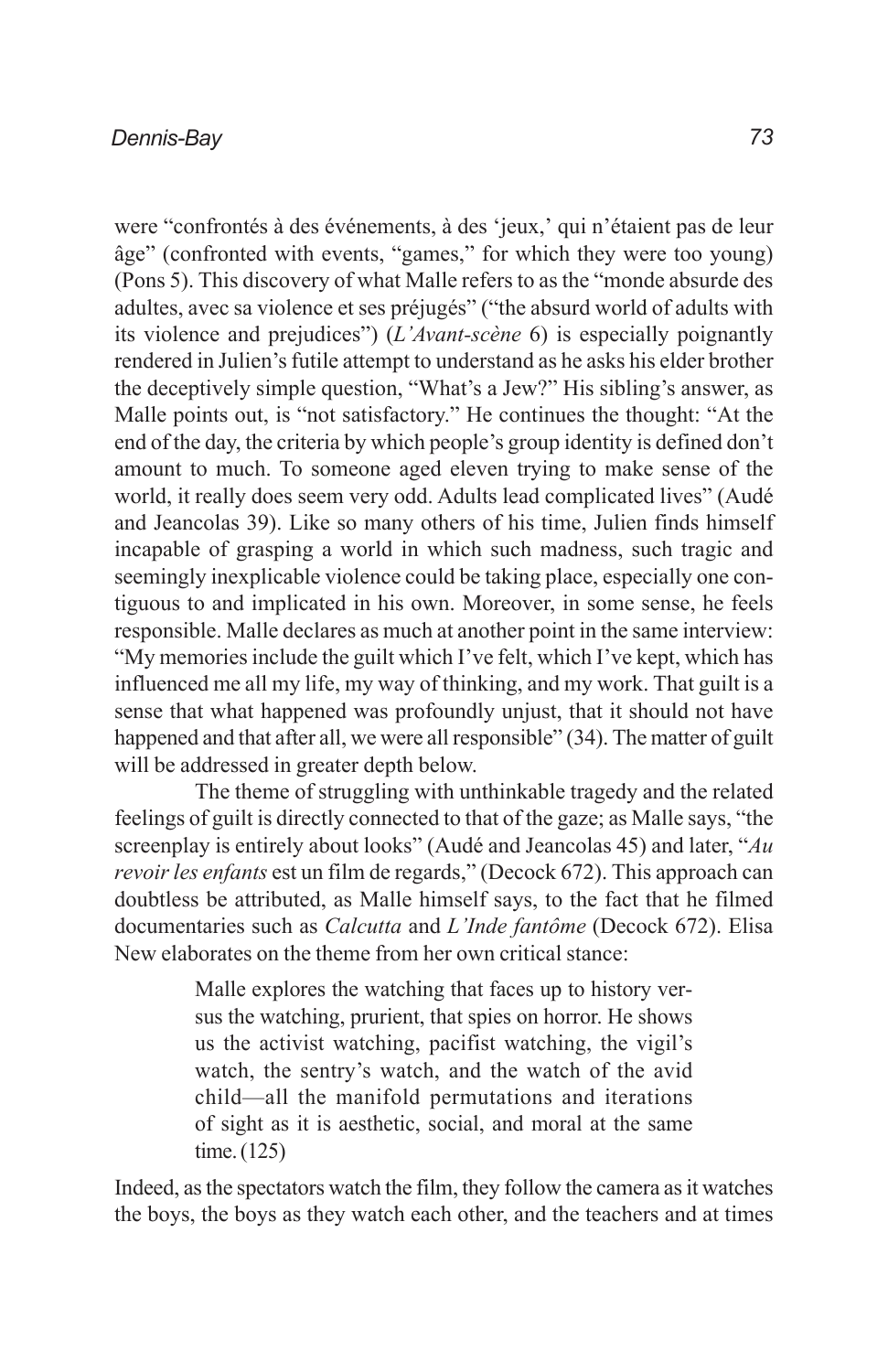even the Nazi occupation forces as they watch the boys. In the school, especially, we become acutely aware that the boys are always watched, that there is no privacy. Jean Bonnet, as a newcomer, is particularly conspicuous and so is watched even more than most, especially as he distinguishes himself through academic and musical ability. On a more individual level, Julien, himself gifted, observes Jean and vice versa until eventually the two become friends.

Ironically, though, it may be this friendship that causes Julien to feel he betrayed Jean: as the Gestapo enters the classroom and asks for Jean Bonnet, Julien cannot help but look at his friend. The camera, like the eye of the arresting officer, follows the protagonist's gaze and so Jean is apprehended and taken to get his belongings. While this apparently did not happen in Malle's "real" life, and it is doubtful that even in the film version of events Jean would have remained safe had Julien not glanced his way, the gaze transmits for the viewer the sense of guilt alluded to above (Audé and Jeancolas 34-35; Decock 673). The spectator should realize however that this is not guilt in the sense that he could have changed anything, but rather guilt for both witnessing and living in a world where such atrocities as the Holocaust could occur. In fact, Malle gets quite angry at certain interpretations which insinuate that he feels responsible for the entire Holocaust: "S'il y a une responsabilité collective, oui, je la partage, mais après tout j'étais ce petit Français comme les autres, un petit garçon de 11 ans dont la famille était active dans la résistance aux Allemands" (If there is any collective responsibility, then yes, I share it, but after all I was only a little French boy like the others, a little boy of 11 whose family was active in resisting the Germans) (Decock 674). Instead, Malle identifies his guilt as having assumed "two separate forms." The first resembles that identified above, "a general sense of guilt, at having belonged to a world where such things could happen" (Audé and Jeancolas 43). The second is linked more to his vocation as filmmaker, which he says "was a kind of guilt that is rooted in my sense of curiosity, of knowledge" (Audé and Jeancolas 43). His desire to understand, to seek the higher truth mentioned above, meant that he had to allow himself to be implicated in the events. As he says plainly, yet profoundly, "It's a question of ethics" (43). If the scene of the betraying gaze was strictly fictional creation, it was doubtless necessary, born of Malle's need to focus the spectator's attention beyond the events themselves and onto the plane of inquiry, both ethical and aesthetic, that drove him to make this film and indeed to make movies at all.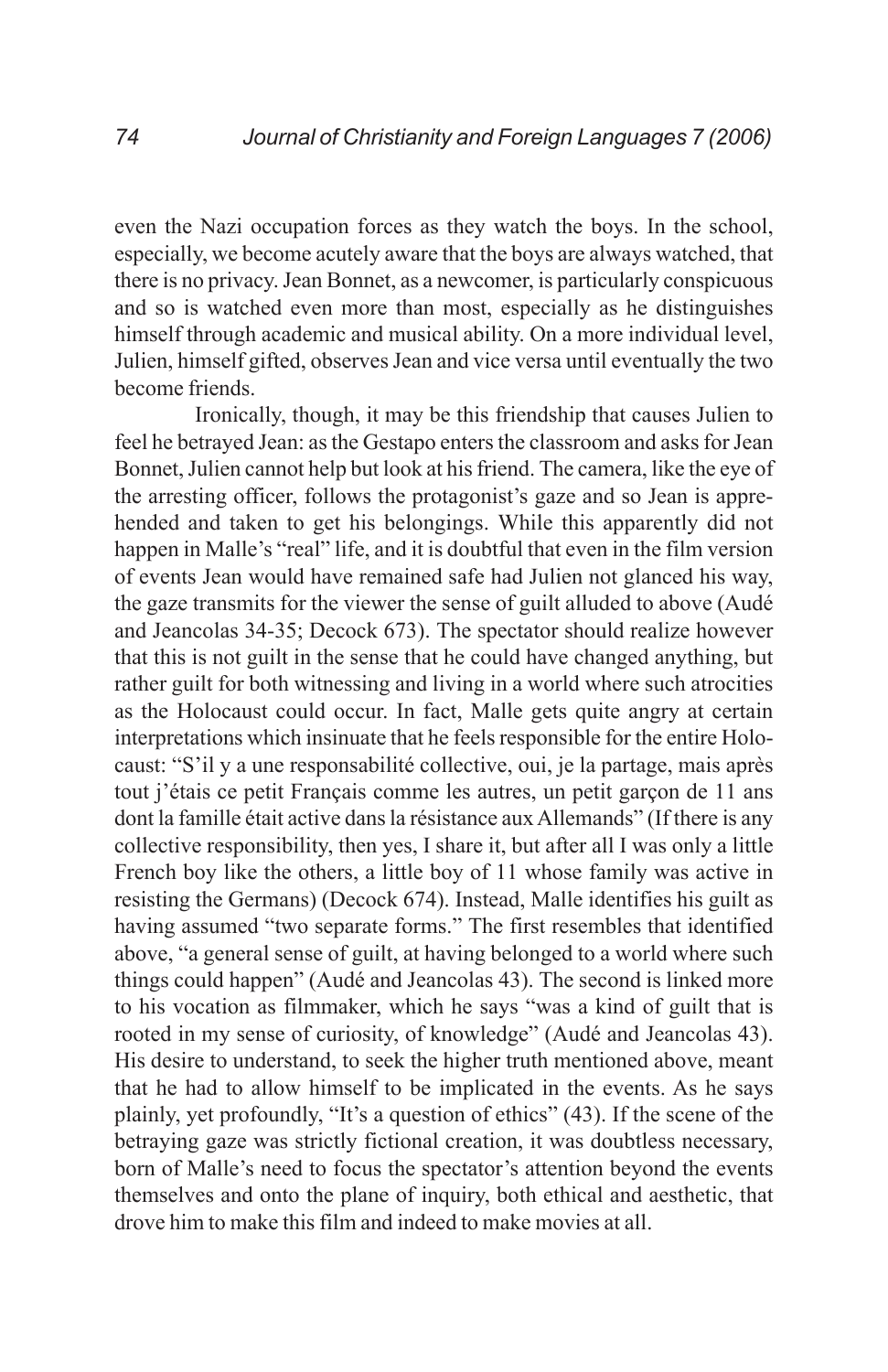One might be tempted to assume that Julien's attempt to steal a glance at Bonnet, as well as his subsequent sentiments of guilt and betrayal, came from a common source, the friendship between the two. While this is true, they had not always been close, and another important aspect to the film is watching the connection between the two boys establish itself and grow. From uneasy, aggressive initial exchanges, it evolves into shared moments of complicity like hiding from the others to play the piano during an air raid, or reading *1001 Nights* by flashlight. As New points out, "the friends' happiest moments together have the rich and rounded quality of favorite chapters from boys' books, of exploits laid up in adventure fiction" (131). The portrayal of the two boys is never overly sentimental but instead acutely real and insightful. This is particularly true of the element mentioned by New, that the boys act as though they are in an "adventure *fiction*" (emphasis mine). Unfortunately, the adventure all too quickly becomes real, and it is in large part this transformation, combined with the careful way their friendship is depicted and developed, that causes the movie to have such a powerful impact on the viewer.

In other aspects of the film, the question of human relationships inevitably becomes more complex, to the point where the delineation between good and evil becomes murky and unstable. On the one hand, there are scenes in which the Nazis are harmless. In one notable scene, they are even shown as the "good" guys, as they order the French *milice* to let a Jewish gentleman finish his lunch in peace. Their reasons for doing so, however, depend entirely on circumstance, namely the Nazi officer's desire to impress Madame Quentin (New 136), as well as Malle's desire to avoid the cliché of showing "all Germans as brutes" (Audé and Jeancolas 37). On the other hand, it is a nun working in the school infirmary who gives away the location of the last Jewish child, the only one who had a chance to escape. When asked why he portrayed her thus, Malle responds, "Maybe that's my old anti-clericalism coming out. Let's just say that I thought it would be a good idea if Joseph weren't the only bastard in the film" (Audé and Jeancolas 42). This cannot be read as a blanket condemnation of the Church, however, for the headmaster, Père Jean, is an unequivocally good character, one for whose depiction "Malle risks cliché to offer a cinematic saint's life" (New 133). He truly lives by Christ's standards and sacrifices himself by helping the Resistance to save others' lives, regardless of faith or other circumstances. In fact, he holds himself and his faith to such a high standard that he dares preach against worldly gain and status to the pupils'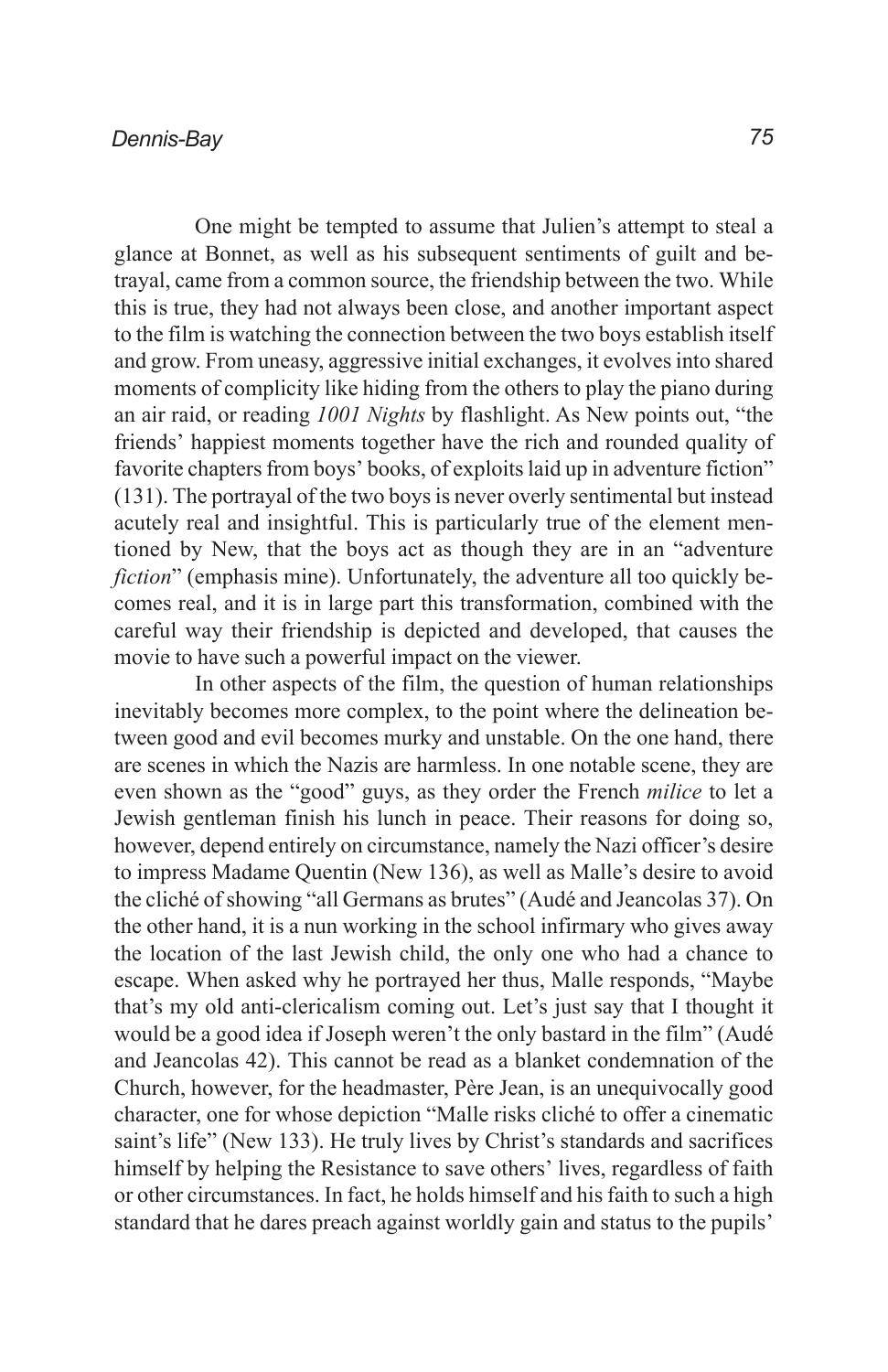wealthy families, and refuses to give communion to an apparently semiconverted but improperly prepared Bonnet. Although one could argue that doing so would have helped protect Bonnet's secret, and moreover, that Père Jean could have easily forced Bonnet's conversion given the circumstances, he abstains. New gives an explanation for this move: "Refraining to press the advantage that many of his church did not scruple to press, Father Jean reminds us of the *quid pro quo* of baptism extracted from numerous helpless Jews by their rescuers. He refuses to exploit worldly circumstances for otherworldly gain" (134). In other words, Père Jean's faith and standards are absolutes to which few adhere in a world where so much has become relative.

At the other extreme from Père Jean is Joseph, the disabled young man who works as a servant at the school and who has received a lot of hard knocks in life. After being fired, some might say unjustly, for dealing student property in the black market, an activity in which Julien and his brother, along with other students, were complicit, he decides to betray the school to the Gestapo. As the entire school witnesses the arrest of the Jewish pupils and Père Jean, the spectator sees Joseph dressed in an ill-fitting but warm and reasonably stylish coat, obviously a reward for his services to the occupying forces. Julien runs into him dressed thus, and yet again finds himself struggling to understand the complex, cruel events unfolding around him. One might argue that Joseph was a victim of circumstance, that his marginalized position drove him to do something morally unacceptable, but the film does not seem to accept that conclusion. Rather, as New declares, "We are agents of choice, Malle stresses in Joseph" (135). Indeed, especially if we compare and contrast his actions with the actions of those of the other characters, we discover that Malle is asserting that we are all agents of free will and that regardless of religion, ideology, social class, nationality or other potentially mitigating factors, it is ultimately each individual's decision as to how he or she copes when confronted with even the hardest choices.

It should now be clear that this film contains various features that make it an ideal vehicle for target language discussion of religion, ethics, and values. There are the specifically religious themes of communion and conversion, as well as the larger question of whether the decision to do good is born of religion, ideology, personality or some other source such as individual or social circumstances. In a related vein, we can ask ourselves and our students if we have to let ourselves or others become victims or if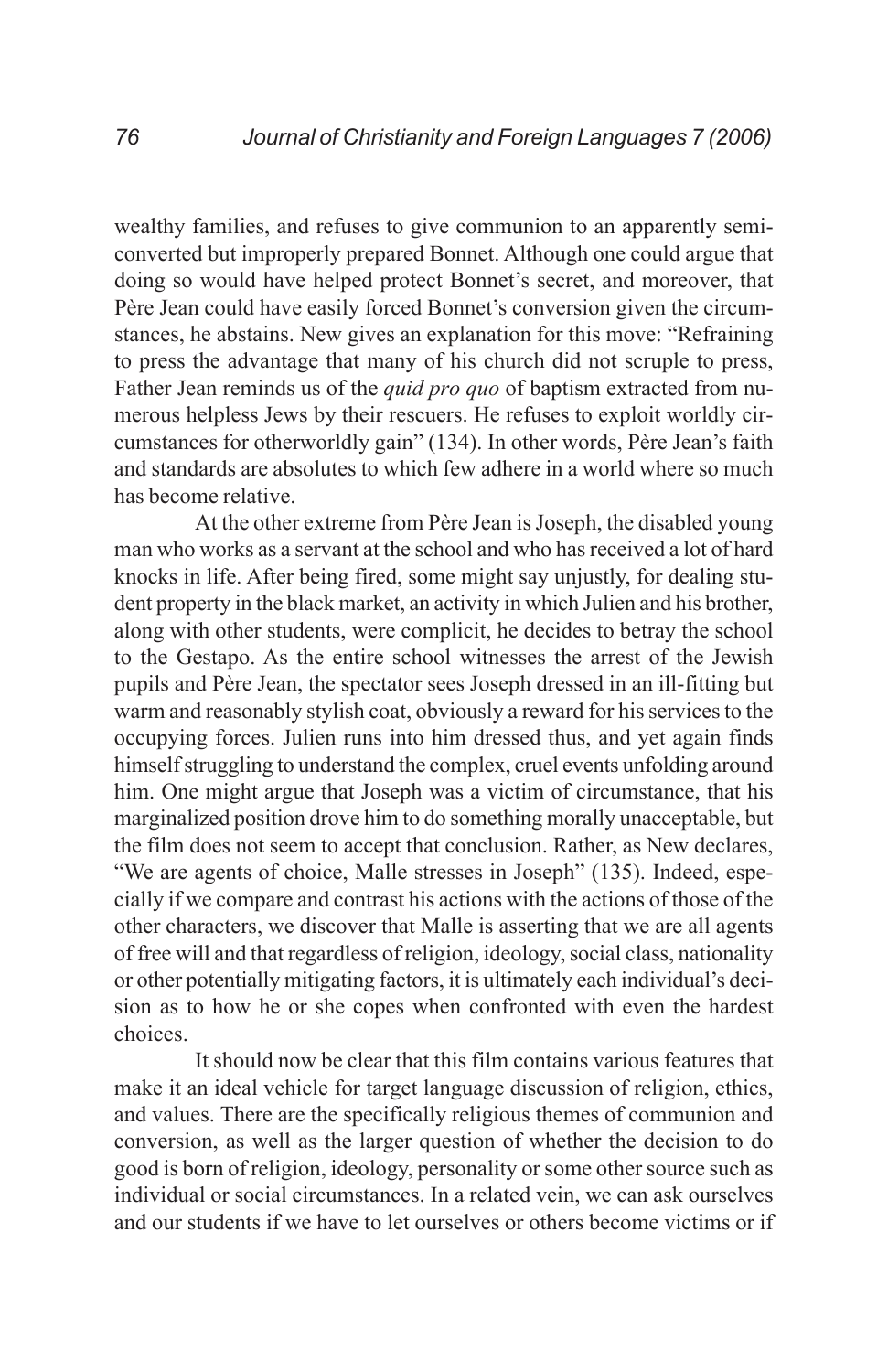#### *Dennis-Bay*

we are called to act, and if the latter is true, what can we do as individuals in a world gone horribly awry. To those unfamiliar with the film, the focus on children might lead to the supposition that such "heavy" or serious material is not involved. Yet as has been shown, the opposite is true, particularly as, to cite Malle, "Today's eleven-year-olds must ask themselves the same questions we did" (Audé and Jeancolas 41). *Au revoir les enfants* raises issues of philosophical and spiritual significance as it forces the viewer to grapple with some of the most atrocious events in human history. Not only does the film help the viewer to understand a key time in France's past, its themes remain relevant even today. As François-Régis Barbry says in his review, "Louis Malle parie sur l'actualité de cette menace qui pèse à tout moment sur l'enfance, sur toutes les enfances" (Louis Malle stakes his film on the relevance of this threat that continually hangs over childhood, everyone's childhood) (*Cinéma* 87, qtd. in *L'Avant-scène* 77). Our students, confronted with the "War on Terror" and the war in Iraq, must ask themselves much the same questions as Julien, the film character, who can be identified with Malle, the "real-life" Julien turned *cinéaste*. The query "What's a Jew?" is easily transposed into "What's an Arab?" or "What's a Muslim?" Such questions not only strengthen linguistic skills, but also critical, ethical and spiritual thinking as well. For all these reasons and more, *Au revoir les enfants* is eminently suitable for raising ethical and religious issues in the French classroom.

### **NOTES**

<sup>1</sup> In fact, this very issue comes up in my Intermediate class with regards to *Argent de poche*, a film about children often accused of being "too" charming and sentimental.

# **BIBLIOGRAPHY**

Audé, Françoise and Jean-Pierre Jeancolas. "Louis Malle on *Au revoir les enfants*." *Projections 9: French Film-Makers on Film-Making*. Eds. Michel Ciment and Noël Herpe. Transl. Pierre Hodgson. London: Faber and Faber, 1999. 33–50.